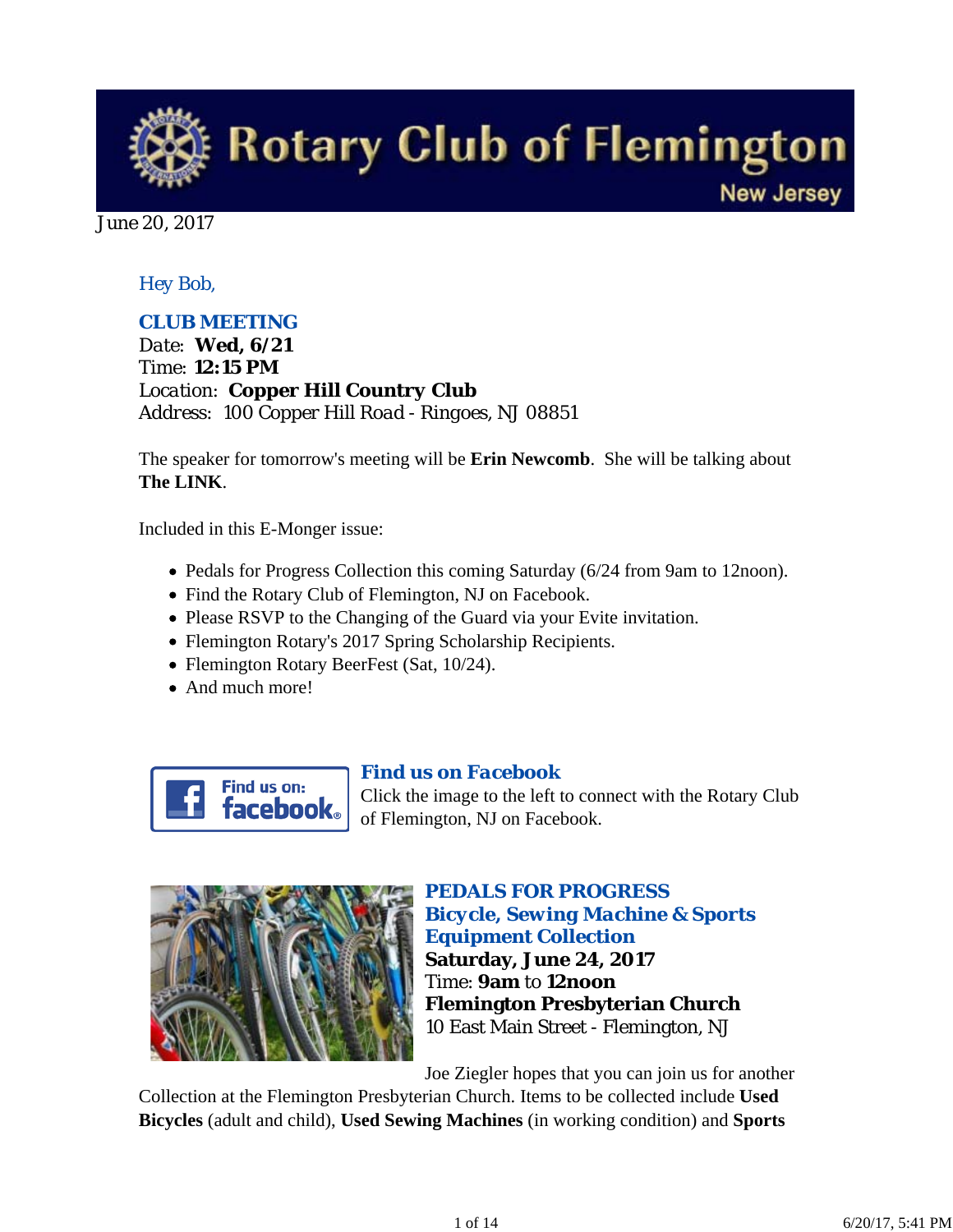**Equipment** (soccer balls, baseball gloves, etc. that can fit in the shipping containers between the bikes). The collection is sponsored by the Flemington Presbyterian Church and the Rotary Club of Flemington. **Click Here** to view the event flyer.

Please help do your part to put unused bikes to good use in the developing world.

## *Requirements*:

- Bikes should be rust free.
- Bikes with flat tires in need of some repair are accepted.
- No children's trikes.
- "Bikes for parts" are not accepted.
- Portable sewing machines shall be in working condition.

A **\$10 cash donation** is required with each bike or sewing machine. Bikes and donations are tax deductible. The required cash donation helps to offset the cost to ship the bikes to the developing countries.

The bikes collected will be sent to Nicaragua, Ghana, Albania, Fiji and Guatemala.

**Pedals for Progress**, also known as **P4P**, collects 5000 to 7000 bicycles annually and transfers this material wealth to those more needy. Thus rescuing bicycles destined for America's landfills and delivering them to societies where they are badly needed and highly valued. To date, more than 150,462 bicycles, 3,735 used sewing machines and \$10.8 million in new spare parts have been shipped to partner charities in 38 developing countries. In these countries, the bikes are reconditioned by partner agencies and distributed at low cost to poor working adults. These bikes provide them with reliable transportation for commuting to work, transporting produce to market, or accessing health care and other services. Steady employment for these adults is vital to the development and success for these economies.

**It costs \$40 to collect, process, ship, rebuild and distribute each bicycle**. The required \$10 donation helps to offset the shipping costs. P4P is a  $501(c)(3)$  corporation and a registered charity in the states of NJ, PA, NY, CT, IA & VT. Brochures explaining this innovative program will be available at the collection site. P4P also seeks donations of wrenches for our oversees shops. For detailed information about our overseas projects and a current schedule of bicycle collection, visit the P4P website at **www.p4p.org**. If you miss this collection date, you can locate other bike collections through the Pedals for Progress website: **www.P4P.org**



# *CHANGING of the GUARD DINNER* **Wed, June 28 from 6-9pm** Copper Hill Country Club

The Changing of the Guard Dinner is scheduled for **Wed, June 28** at the Copper Hill Country Club.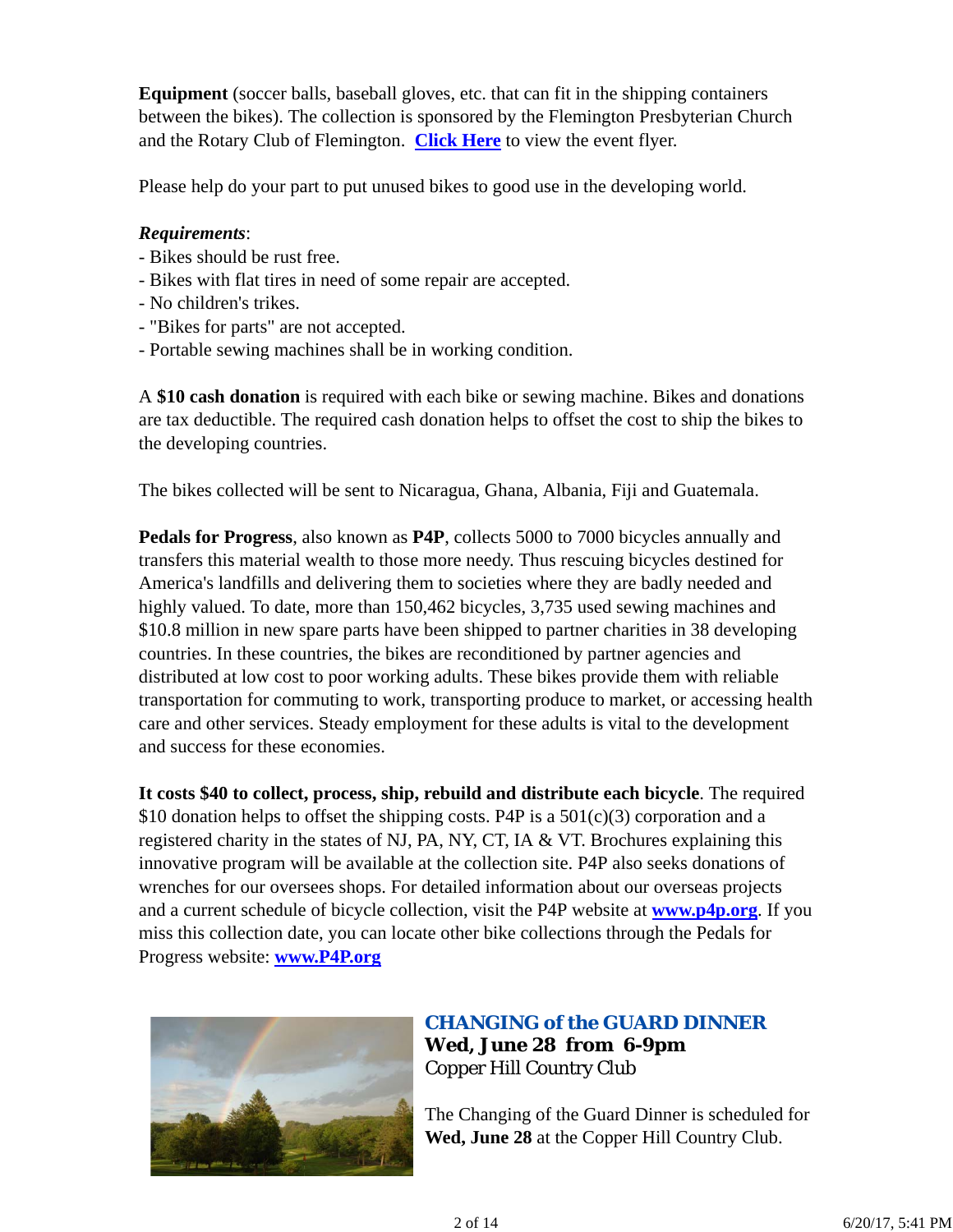

Please join your fellow Rotarians as **President D.J. Wright** turns the gavel over to incoming

**President, Kim Metz**. Award presentations will include the coveted Rotarian of the Year & Paul Harris Fellow. Other awards will include Perfect Attendance and awards presented by President D.J. himself.

A cash bar will open at 6pm, followed by a dinner using food stations and a program. There will be no regular lunch meeting that day in lieu of the evening dinner.

Please **RSVP** by **Friday, June 23rd** to the Evite invitation that was sent to you via email. If you do not receive an Evite for some reason, please let us know if you are able to attend. Please indicate the total number attending when you do RSVP.

Cost to Attend:

- Weekly paying members will pay \$14 for their meal. No cost for their spouses.
- Quarterly paying members and their spouses attend free of charge.
- No cost for spouses of deceased members.
- Friends of Rotary will pay \$25 per person.



# *Flemington Rotary's 2017 Spring SCHOLARSHIP RECIPIENTS* Presented at the **6/7/2017** Flemington Rotary Club Meeting

Ken Skowronek, Bob Newland and the Scholarship Committee wanted to share that five (5) \$1200 scholarships were recently presented to selected graduating seniors from

the Hunterdon Central Regional High School and from the Hunterdon County Polytech Career Academy.

Pictured from Left to Right above are: Ken Skowronek, **Lauren DeSimone** (The College of New Jersey), **Jessica Mondelli** (West Chester University), **Samuel Boardman** (Rensselaer Polytechnic Institute), **Julia Ring** (Fairleigh Dickerson University) and Bob Newland. Note, click the photo to view a larger image of it.

**Alexis Moore** is the Polytech scholarship winner who could not attend last week's meeting. She will join us for lunch at the 6/21/2017, Rotary Meeting. She will be attending Southwestern University.



*FLEMINGTON ROTARY BEERFEST*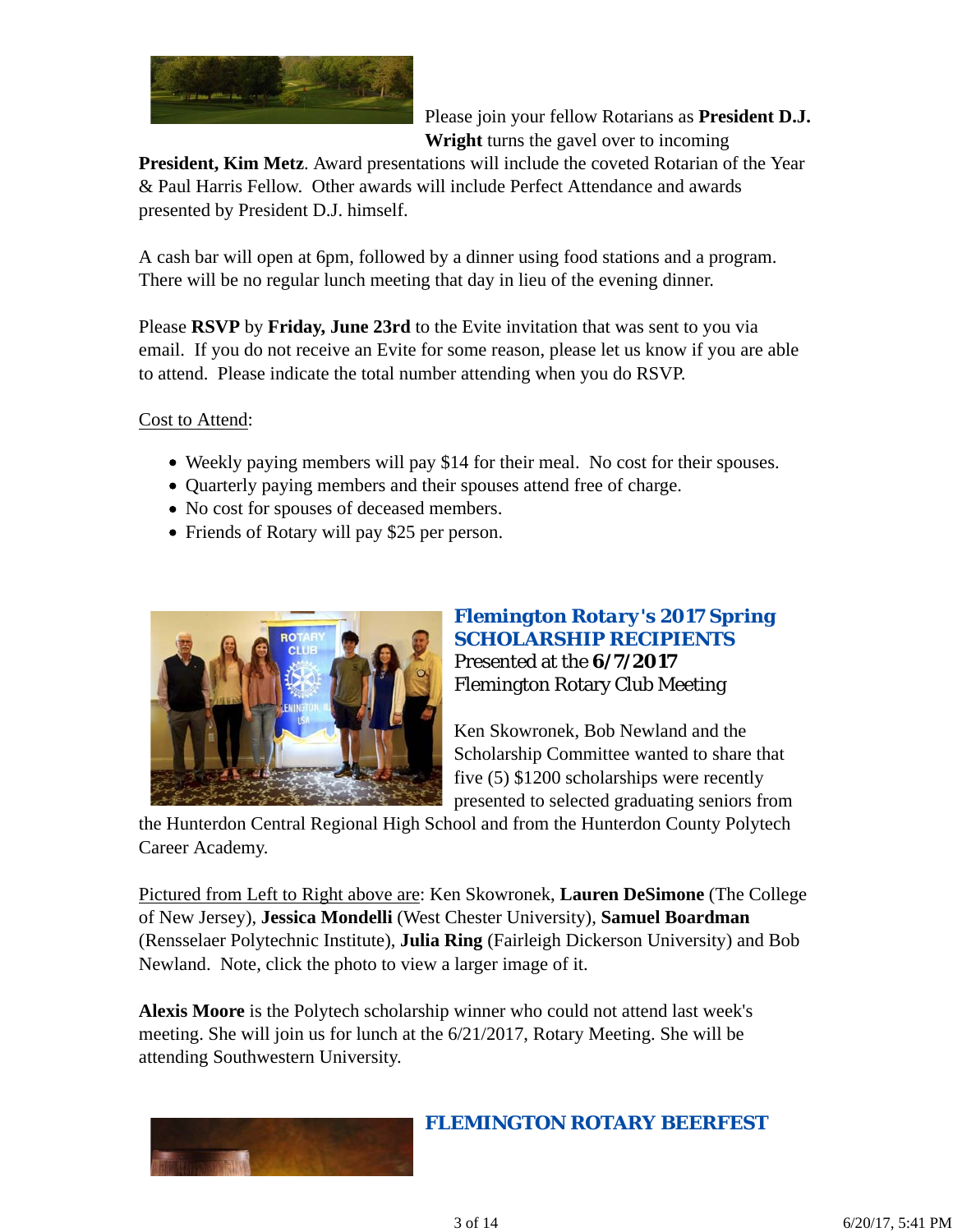

**Saturday, October 14, 2017** VIP Session: **12noon** to **1:00pm** General Session: **1:00pm** to **4:30pm** Liberty Village Outlet Marketplace

The **Flemington Rotary BeerFest** is an event that

allows participants to taste and sample many different kinds of Craft Beers from a variety of different Breweries. There will be live music to enjoy and food available to purchase.

We plan to have more than **60 beers** from **30 breweries**.

We are happy to share that both **Lone Eagle Brewing** and **Conclave Brewing** will be attending the event!!!

The event will take place within the open parking area of the **Liberty Village Outlet Marketplace**, located in Flemington, NJ. A limited number of tickets will be offered in two different tasting sessions.

**Click Here** to view the event website for additional details.

**PowerPoint Presentation**: **Click Here** to download a copy of the PowerPoint presentation that Kim presented at the May 10, 2017 club meeting.



## *Good News!!! FLEMINGTON ROTARY FOUNDATION, INC.* **It's Official as of 6/6/2017!!!!**

Kim Metz wanted to share the excellent news that the new **Flemington Rotary Foundation, Inc.** has been **approved** by the IRS as a  $501(c)3!$  We are now official!!!

A very special thanks to Kim Metz for working so hard to make this happen!!!!

# *PHOTO ALBUM from the 9th Annual DOG WALK*

**Held on Sunday, June 4, 2017** At the Flemington Boro Park

**Click Here** to view the Photo Album from the recent Dog Walk event held on Sunday, June 4, 2017. A very special thanks to the Rev. Dr. Herb Bohler for taking the photos and generating the album for everyone to enjoy.



*Hello from Down Under!*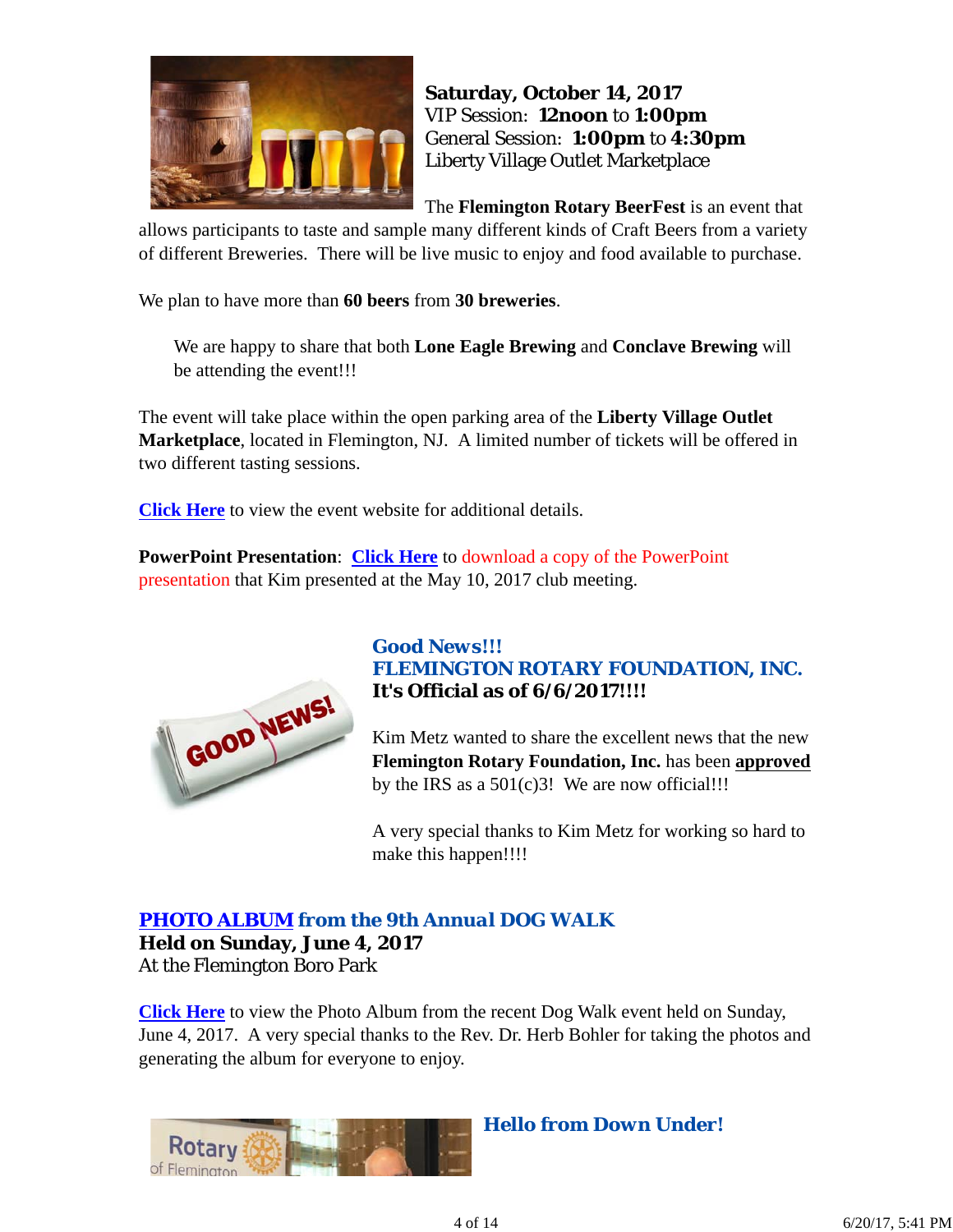

**The Rotary Club of Flemington, NJ Banner Presented at the Rotary Club of Flemington, Australia Meeting** June 12, 2017

President D.J. wanted to pass along the following email that he received from Paul F. Perrottet, who recently visited our club along with his wife Alison. Pictured to the

left is the presentation of our club banner to their Club President at one of their meetings. Click the photo to view a larger image of it.

D.J.,

Hope you are well.

-------------------------------------------

Please find attached copy of photo (see above) of the presentation of your bannerette to president Del King on our return from vacation this week. I have also attached our weekly bulletin that includes the report. **Click Here** to view the bulletin. Look for the 3rd page.

I have had some messages from Rotarians from our district 9800, who are in Atlanta in preparation for the RI Convention. If any of your members are heading down there they may run into them.

Once again. Many thanks for your hospitality to Alison and myself last month. Best regards,

PP Paul F Perrottet Rotary Foundation Director and Club Webmaster Rotary Club of Flemington Inc. Box 64 -P.O. Flemington, Victoria. 3031



# *A Message from PRESIDENT D.J. Regarding Our Fall 2017 Fundraiser(s)* **Tuesday, May 16, 2017**

Fellow members,

This past Wednesday (5/10/2017) the club voted unanimously on approving a project that I, along with many others, feel will take

the club to new heights. A huge thank you to Kim and all the other members who have been working so hard to research, plan and present this idea for a new "**Flemington Rotary BeerFest**" fundraiser for our club. The support from longtime members, to those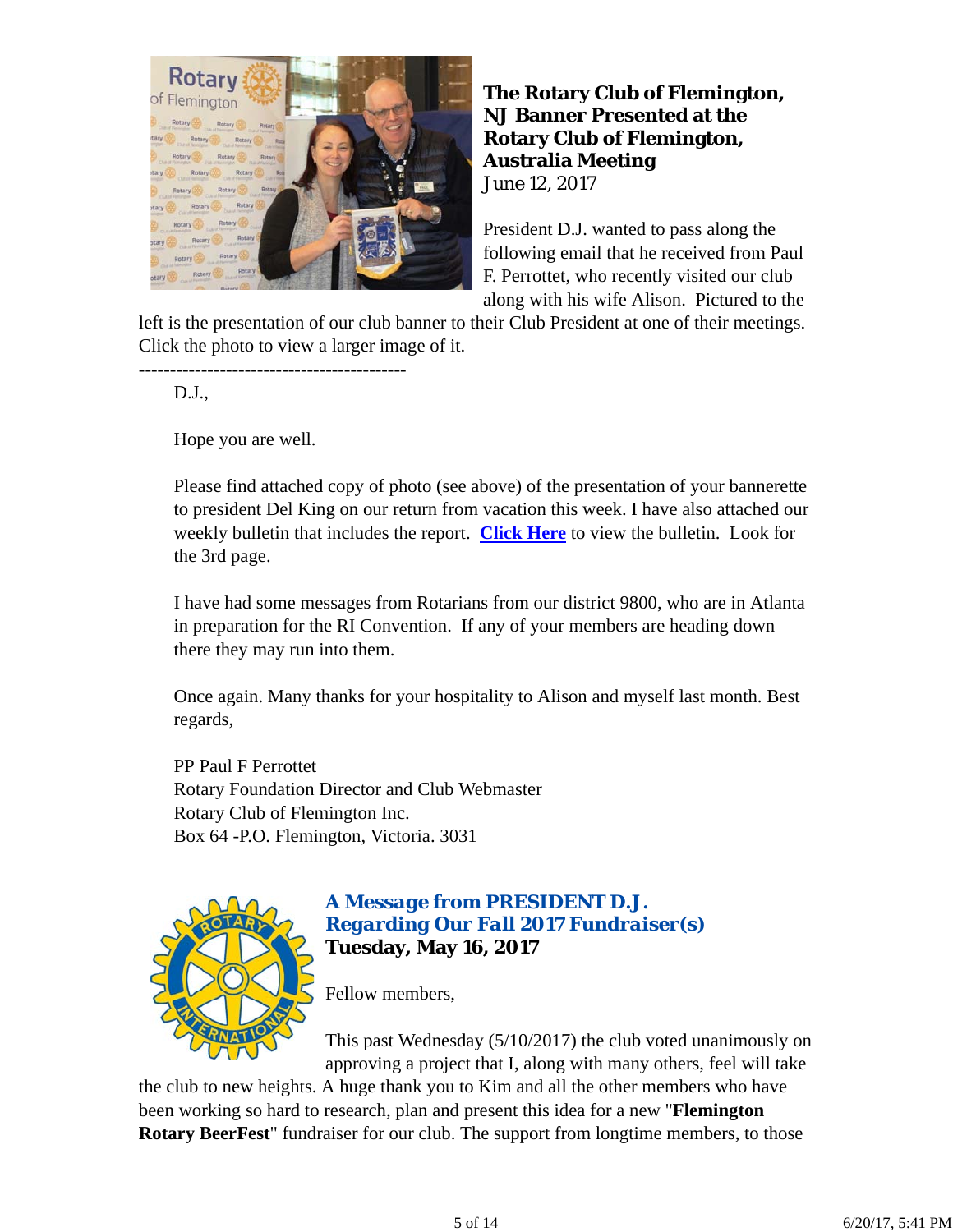sworn in the past few months, was overwhelming. Everyone left the meeting charged up with a renewed sense of purpose (and no, it was not from the multiple 1 oz.'s of beer people had)! **Click Here** to download a copy of the PowerPoint presentation that Kim presented at the May 10th meeting.

 We have spoken in the past of relating alcohol to our club and how it may appear negative to some, but I think Kim and Bob addressed that topic regarding security, and designated drivers, etc. and alleviated any negative fallback on our club.

The next area needing attention, is **Pancake Day**. A very successful fundraiser in the past, the past few years have seen the numbers shrink, through no one's fault. A decision needs to be made as Hunterdon Central is finalizing their calendar, so if you can not attend tomorrow and would like your voice heard on this topic, please **Click HERE** to send me an e-mail and I will read your statement to the membership. If we do wish to continue with Pancake Day, we need a Chairperson and Committee to step up right away; as of this E-Monger, no one has stepped up to lead Pancake Day.

I am excited to see where this new event leads us in terms of membership engagement, recruitment and fundraising efforts to help keep the club solvent. I started my year as President hoping to bring us back to the foundation of why are we involved in Rotary. What purpose do we serve. What can we do to better the community and give back using our professional connections and involvement. The way the membership stepped up to tackle this project so far has been a shining example of what can be done when we act with the ideals of the selfless service in mind. Kudos to the club for taking this much needed step forward.

Yours in service,

D.J. Wright President 2016-2017 Rotary Club of Flemington, New Jersey

# *APPLY for 2017-2018 GRANTS and close out 2016-2017 GRANTS* **By PDG Michael Hart May 31, 2017**

Dear Rotarians:

The **deadline** for next year's district grant application is **July 15, 2017** at midnight.

Every club is guaranteed a \$500 district grant. All you have to do is ask by applying on DaCdb.

If you want more than \$500, the district may match up to another \$1,000, depending on what we have available.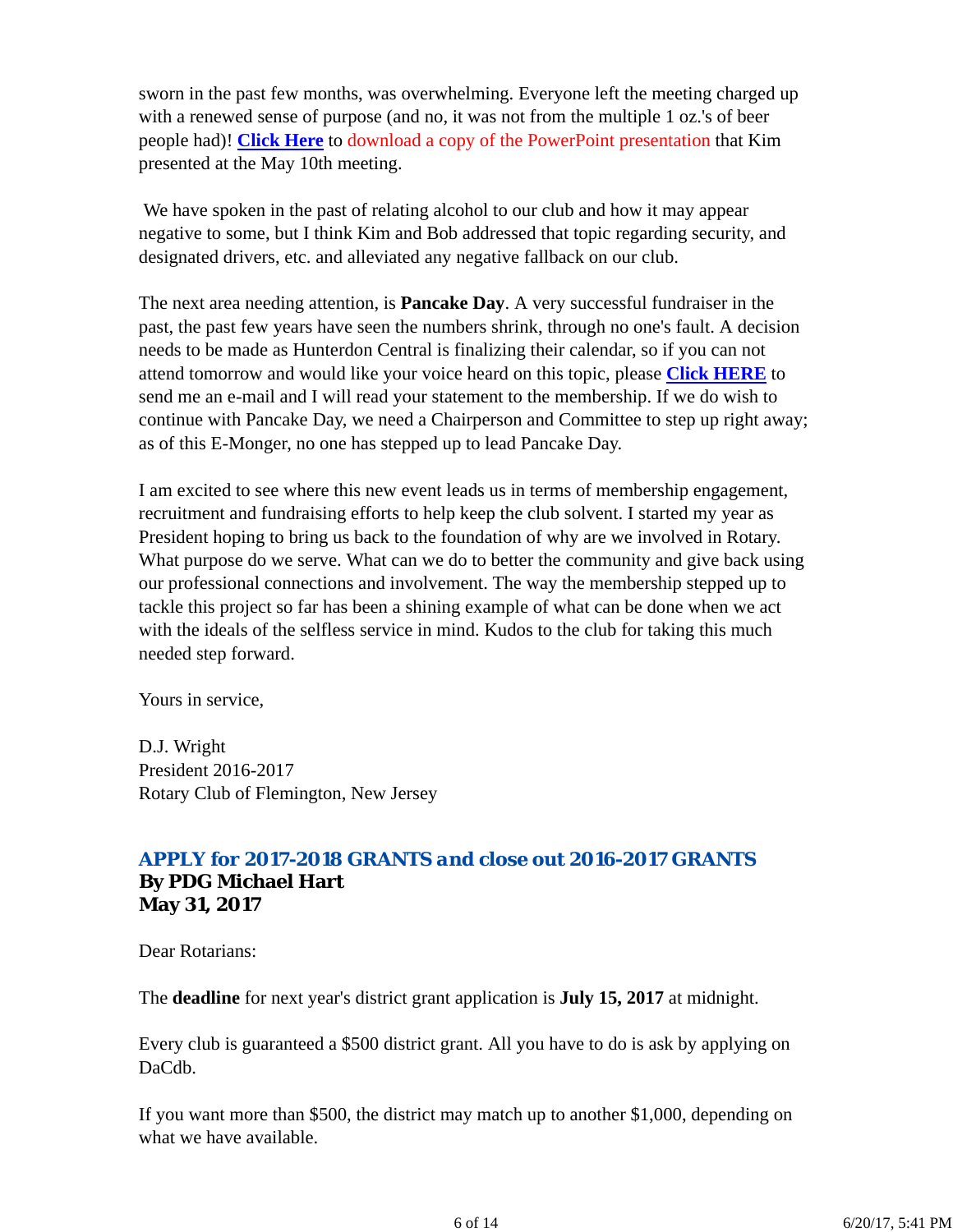The maximum grant would look like this:

\$500 non-matching grant from District DDF \$1,000 funds from the club \$1,000 District DDF matching funds \$2,500 total (\$1500 grant + \$1000 funds from club)

There are 17 clubs with district grants that are still open from the current Rotary year. You need to close these to be eligible for next year's grant.

You have all received several emails with instructions. If you do not close the current grant, you cannot get next year's grant.

After all the applications are in to DaCdb on July 15, we will calculate who is eligible, how much grant funds are available, and decide on the allocation. Then you will be informed on how much grant money you will receive.

If you have trouble negotiating DaCdb, please ask Michael Townley. He is an expert on the website.

As a reminder, the DDF Grant funds come directly back from what we donate to the RI Foundation. One quarter of our donations come back to the district to be used as District Grants. Please continue to encourage you club and members to give to the RI Foundation.

Thanks,

PDG Michael Hart District 7510 Foundation Director



# *OFFICERS & BOARD MEMBERS for the 2017-2018 Flemington Rotary Year* **Approved by the Club on 5/24/2017**

At the 5/24/2017 Club Meeting, the membership voted to approve the slate of Officers and Board members for the 2017-2018 Rotary Club of Flemington year.

The slate is as follows:

# **Slate of 2017-18 RCOF Officers & Board Members**

| Club President  | <b>Kim Metz</b>   |
|-----------------|-------------------|
| President-Elect | <b>Allan Vera</b> |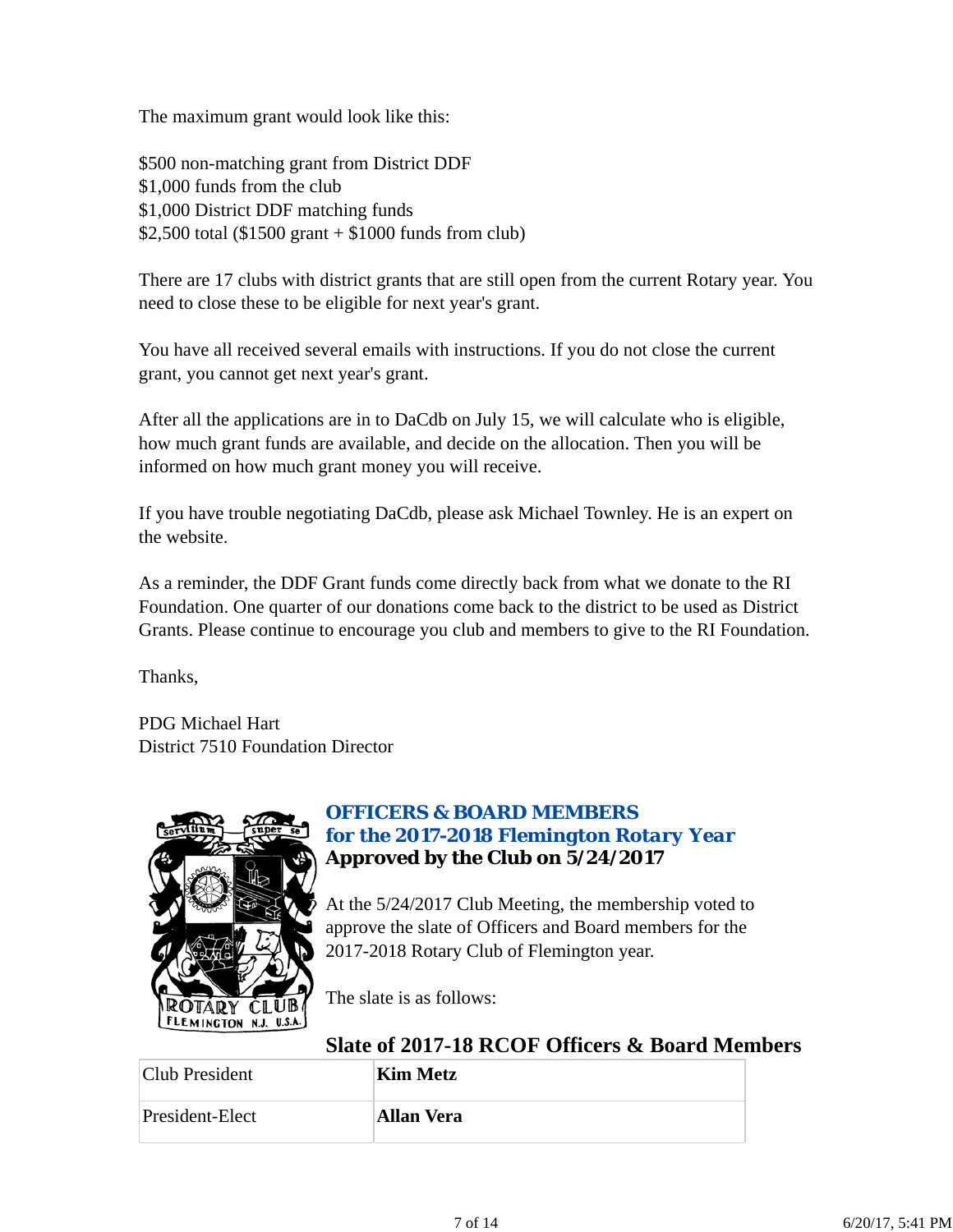| Secretary           | <b>Kyle Fogarty</b>                           |
|---------------------|-----------------------------------------------|
| Treasurer, General  | Nik Kritharis                                 |
| Treasurer, Lunch    | <b>Michael Goodwin</b>                        |
| <b>Board Member</b> | <b>D.J. Wright</b> (Immediate Past President) |
| <b>Board Member</b> | <b>Sandy Clark</b>                            |
| <b>Board Member</b> | <b>Joe Ziegler</b>                            |

# *OFFICERS & BOARD MEMBERS for the NEW FLEMINGTON ROTARY FOUNDATION, LLC* **Approved by the Club on 5/24/2017**

At the 5/24/2017 Club Meeting, the membership voted to approve the slate of Officers for the new Flemington Rotary Foundation. The officers are:

| <b>Foundation President</b> | <b>Kim Metz</b> $(1$ -year)     |  |
|-----------------------------|---------------------------------|--|
| Vice-President              | <b>Bob Chittenden</b> (2-years) |  |
| Secretary                   | <b>Sandy Clark</b> (3-years)    |  |
| <b>Treasurer</b>            | <b>Mick Schaible</b> (4-years)  |  |
| <b>Board Member</b>         | <b>D.J. Wright</b> (5-years)    |  |

# **Slate for the Flemington Rotary Foundation**



## *The Flemington Rotary MEMBER DIRECTORY Is Updated on the Website*

A PDF copy of the Club Directory kept on the club website, located on the password protected "**Members Only**" page. To access this, simply goto **www.FlemingtonRotaryNJ.org** and click on "Members

Only" in the upper left. The page is password protected. If you do not have the password, simply email us and request it.

If you see any updates that need to be made (a change of address, email, phone number, something is not listed correctly, etc.), please email Sandy Clark and request any changes to be made. **Click Here** to generate an email to Sandy.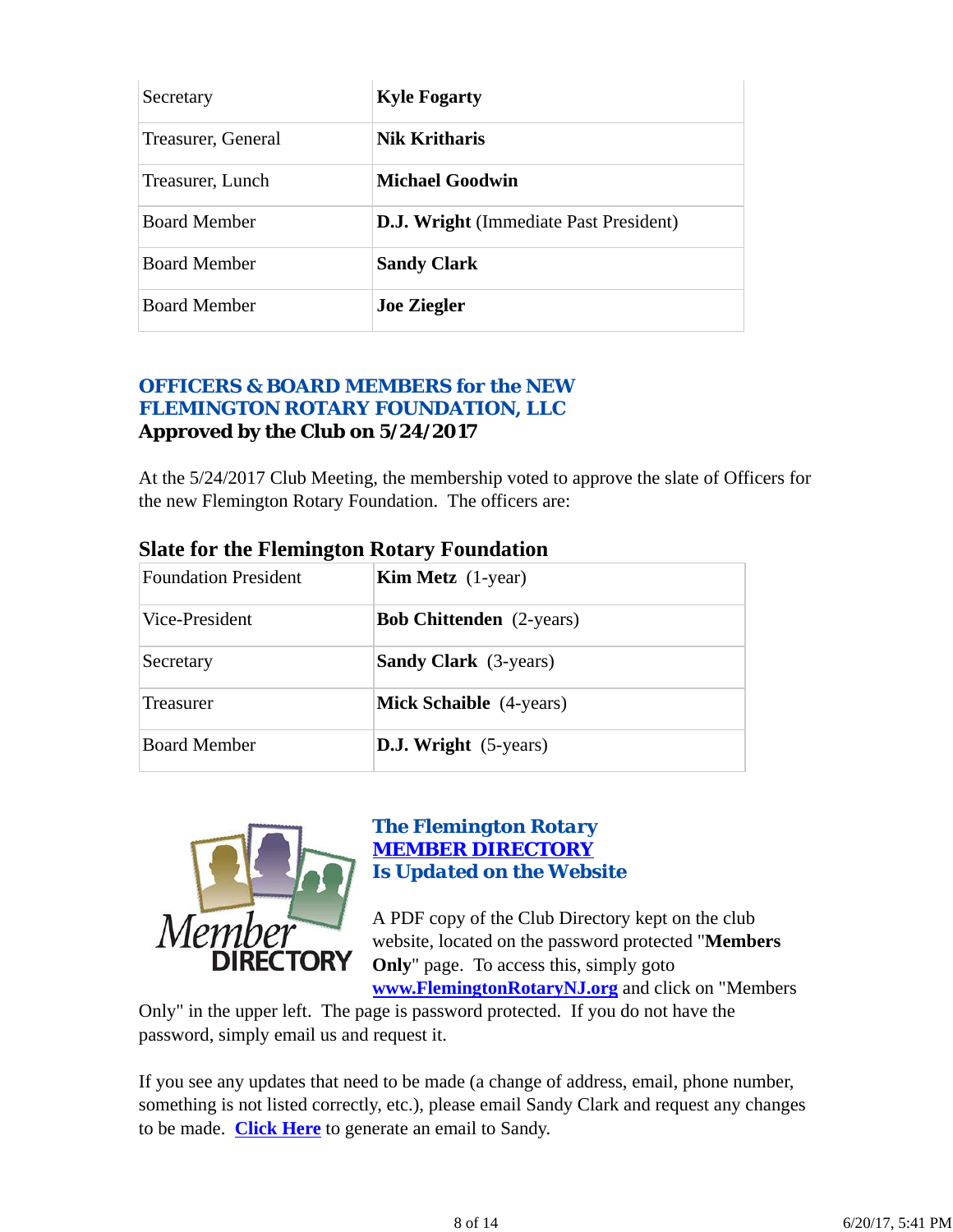# *SPEAKERS & PROGRAMS BEING SOUGHT*

Mick Schaible is looking for some ideas for upcoming meeting programs and speakers. If you have any leads, please pass them onto Mick, who will follow-up to schedule the speaker.

**Click here** to generate an email directly to Mick.



As you know, the Rotary Club of Flemington is a member of the H.C. Chamber of Commerce. This enables all Rotarians the ability to attend a Chamber function as a "member". If someone asks you what your business is, you would explain that you are a member representing the Rotary Club of Flemington. **Click Here** to visit the Chamber website for a listing of upcoming events.

# *ROTARY DISTRICT 7510 NEWS*

**Click Here** to read the current news from our Rotary District 7510.

# *UPCOMING DATES TO NOTE:*

Wed, 6/21: Erin Newcomb, Hunterdon County: The LINK Wed, 6/28: **Changing of the Guard Dinner**. Note that there is no regular noon club meeting this day.

Wed, 7/5: **NO Meeting** - this meeting has been **canceled**. Wed, 7/12: TBA. Wed, 7/19: TBA. Wed, 7/26: **Evening Social Event** at the **Flemington Area Food Pantry** (5:30 to 7:30pm). There will NOT be a regular lunch meeting this day. The lunch meeting is canceled in lieu of the evening social event.

**Next RCOF Board Meeting**: Tues, TBA at 5:30 PM. (Held bi-monthly). **Next Membership Meeting**: Wed, 6/14/2017 at 1:30 PM (Usually the 2<sup>nd</sup> Wed).

**Upcoming RCOF Club Events, Fundraisers, Fellowship Events, Etc**.: 10/14/17 (Sat): Flemington Rotary BeerFest

# **Rotary District 7510 Events & Functions:**

6/10 to 6/14/17: Rotary International Convention in Atlanta, Georgia 6/29/17: District Changing of the Guard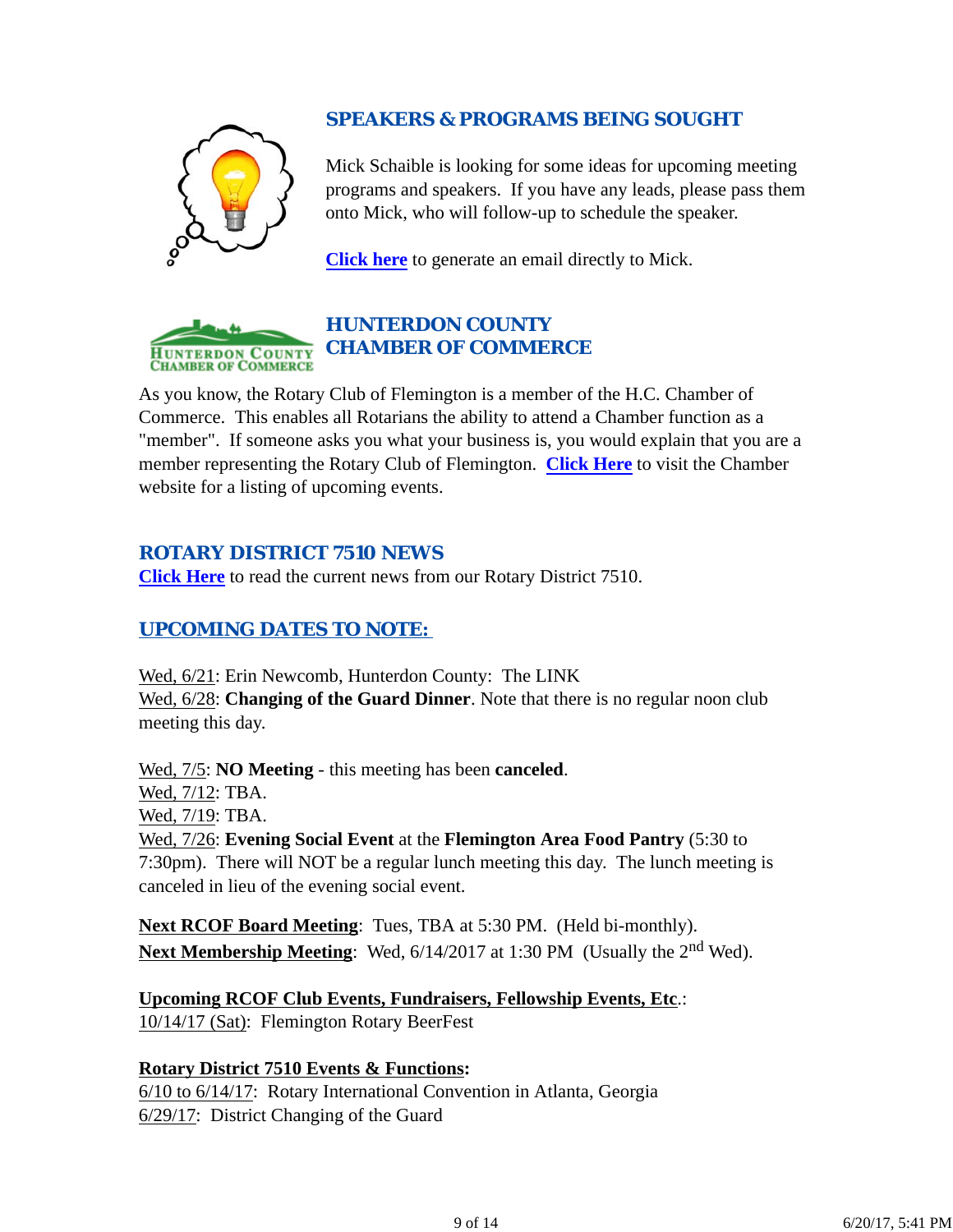## *COMMITTEE LIST:*

**Click Here** to download the listing of all current Club Committee's and its members.

## *"MEMBERS ONLY" WEBSITE:*

## **Click Here for the Members Only section of the website to find:**

- 1) The "Membership Proposal Form" to propose a new member.
- 2) New Member Information.
- 3) An Online Copy of the Club Membership Directory.
- 4) A Link to All Photos Albums of the Club.

#### *ROTARY WEBSITE LINKS:*

Rotary International: **www.Rotary.org** Rotary District 7510: **www.RotaryNJ.org**

## *NEARBY ROTARY CLUB MEETINGS:*

As A Rotarian, you are Welcome to attend a Rotary Club meeting anywhere in the world. Click here for the Rotary Club Locator App. Or see below for some local meetings:

#### Mondays

**Lambertville/New Hope** (6:30 pm) - Lambertville Station Restaurant; 11 Bridge Street, Lambertville NJ 08530

**Piscataway** (12:15 pm) - Radisson Hotel; 21 Kingsbridge Road, Piscataway, NJ 08854

#### Tuesdays

**Whitehouse** (12:15 pm) - Max's 22; 456 Route 22 West, Whitehouse Station, NJ 08889 **Princeton** (12:15 pm) - The Nassau Club; 6 Mercer Street, Princeton, NJ 08540 **Bridgewater-Bound Brook** (12:15 pm) - Arbor Glenn; 100 Monroe St, Bridgewater 08807

#### Wednesdays

**Branchburg Township** (7:30 am): Stoney Brook Grille; 1285 Route 28, North Branch, NJ 08876

**Flemington** (12:15pm): Copper Hill Country Club; 100 Copper Hill Road, Ringoes, NJ 08851

**Hillsborough Township** (6:15 pm): Pheasant's Landing; 311 Amwell Road (Rt. 514), Hillsborough, NJ 08844

#### Thursdays

**Clinton Sunrise** (7:30 am): Clinton Fire Department; New Street, Clinton, NJ 08809 **Somerville/Bridgewater** (12:15 pm): Bridgewater Manor; 1251 US Highway 202/206, Bridgewater, NJ 08807

**Trenton** (12:15 pm): Freddie's Tavern; 12 Railroad Avenue, West Trenton, NJ 08628

#### Fridays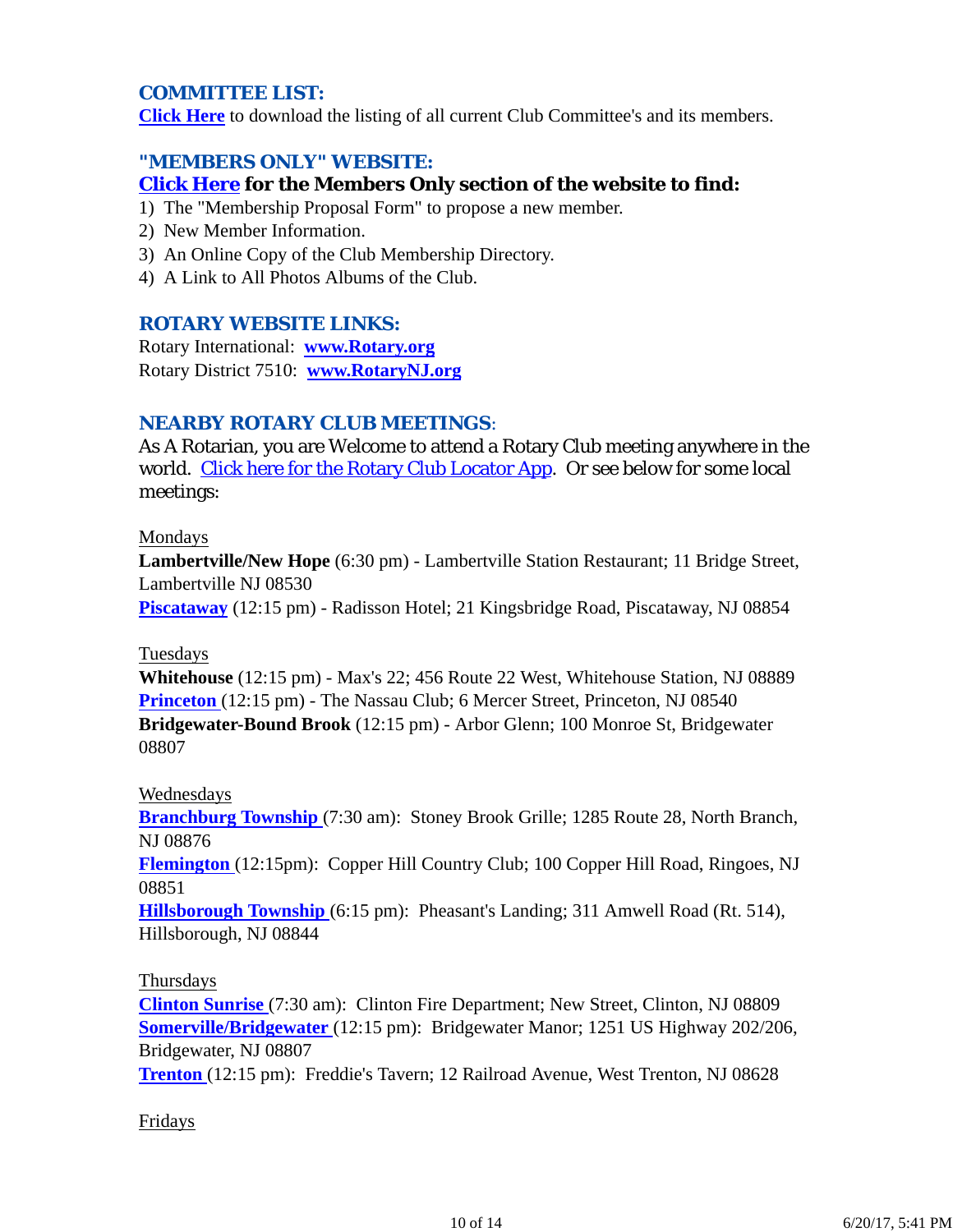**North Hunterdon** (12:15 pm): Beaver Brook County Club; 25 County Club Drive, Annandale, NJ 08801 **Princeton Corridor** (12:15pm): Hyatt Regency; 102 Carnegie Center, Rt. 1 North, Princeton, NJ 08540

eClub

**Rotary eClub of Hunterdon Horizon**: View website for meetings or online makeups.

# RI President's Call for Action in **2016-2017**: **"Rotary Serving Humanity"**

# **Rotary Club of Flemington - Our 93rd Year**

Founded October 3, 1923 \* Charter #1529 \* District 7510

| Club President                           | <b>Daniel James "D.J." Wright</b>                 |  |  |
|------------------------------------------|---------------------------------------------------|--|--|
| President-Elect                          | <b>Kim Metz</b>                                   |  |  |
| Secretary                                | <b>Karen Widico</b>                               |  |  |
| Treasurer, General                       | <b>Bob Newland</b>                                |  |  |
| Treasurer, Lunch                         | <b>Michael Goodwin</b>                            |  |  |
| <b>Board Member</b>                      | <b>Mick Schaible</b> (immediate Past-President)   |  |  |
| <b>Board Member</b>                      | <b>Sandy Clark</b>                                |  |  |
| <b>Board Member</b>                      | <b>Joe Ziegler</b>                                |  |  |
| Sergeant-at-Arms                         | <b>Ken Skowronek</b>                              |  |  |
| R.I. President                           | <b>John F. Germ</b> (Chattanooga, Tennessee, USA) |  |  |
| District Governor (DG)                   | <b>Charles Minton</b> (Union, NJ)                 |  |  |
| District Governor Elect (DGE)            | <b>Bob Zeglarski</b> (Roselle-Rosselle Park)      |  |  |
| District Governor Nomimee (DGN)          | <b>John Shockley</b> (Hillsborough)               |  |  |
| <b>Assistant District Governor (ADG)</b> | <b>Albert Varga</b> (Lambertville-New Hope)       |  |  |

Club Meetings: **Wednesday, 12:15 pm, Copper Hill Country Club** 100 Copper Hill Road, Ringoes 08551



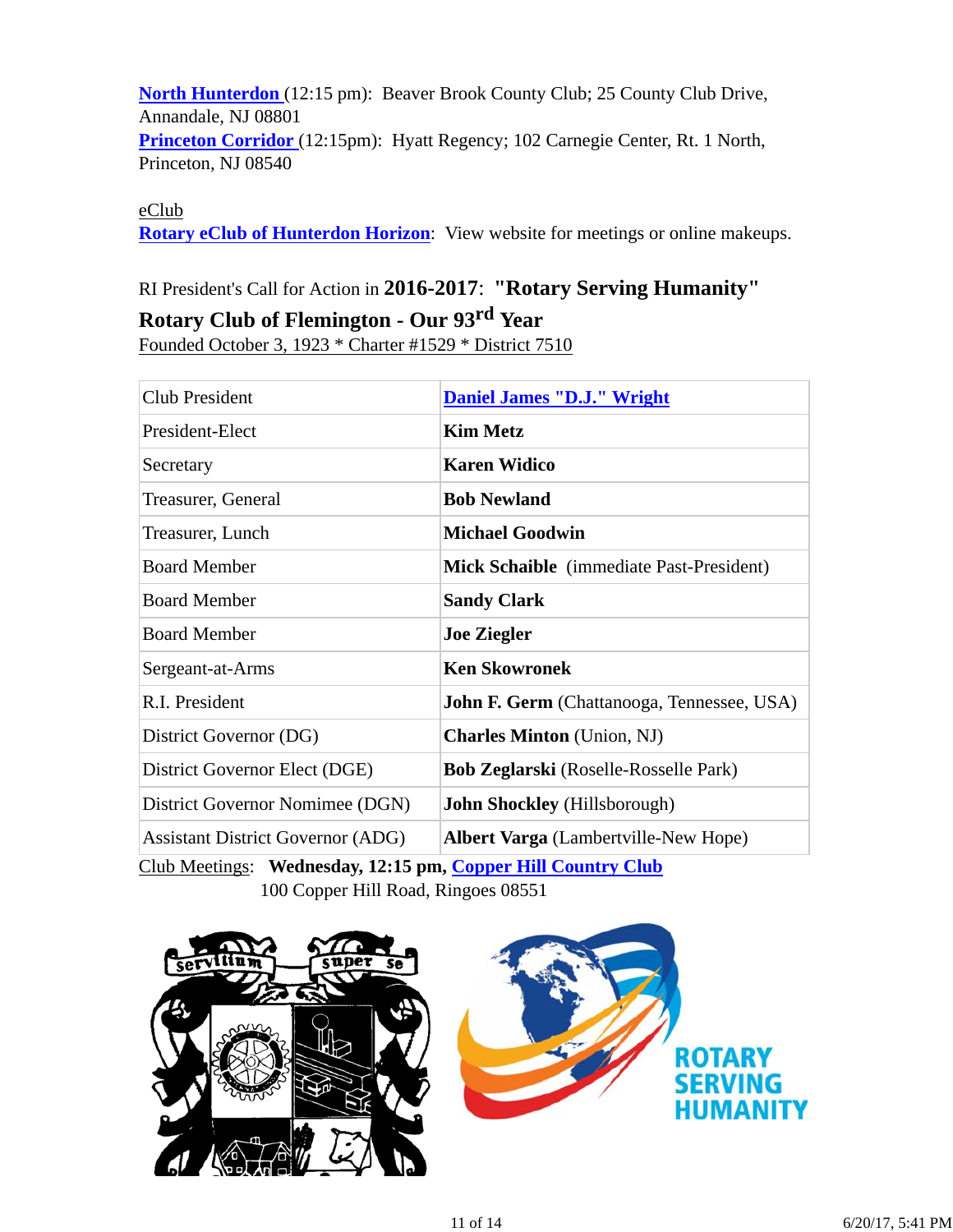

*MISSION STATEMENT*: The mission of Rotary International is to assist and guide Rotarians and Rotary clubs to accomplish the Object of Rotary to ensure Rotary's continuing relevance and to help build a better world, emphasizing service activities by individuals and groups that enhance the quality of life and human dignity, encouraging high ethical standards, and creating greater understanding among all people to advance the search for peace in the world.

**THE OBJECT OF ROTARY:** The object of Rotary is to encourage and foster the ideal of service as a basis of worthy enterprise and, in particular, to encourage and foster:

**1st**: The development of acquaintance as an opportunity for service;

**2nd**: High ethical standards in business and professions, the recognition of the worthiness of all useful occupations, and the dignifying of each Rotarian's occupation as an opportunity to serve society;

**3rd**: The application of the ideal of service in each Rotarian's personal, business and community life;

**4th**: The advancement of international understanding, goodwill, and peace through a world fellowship of business and professional persons united in the ideal of service.

**THE 4-WAY TEST:** "Of the things we think, say or do:

**1st**: Is it the Truth?

2<sup>nd</sup>: Is it Fair to all concerned?

**3rd**: Will it build goodwill and better friendships?

**4th**: Will it be beneficial to all concerned?"

## *ROTARY's AVENUE'S OF SERVICE*:

**1)** Through **Club Service**, we have fun, build lasting friendships, and make sure that our club runs well.

**2)** Through **Vocational Service**, we volunteer our professional skills to serve others and promote integrity in everything we do.

**3)** Through **Community Service**, we address local needs and work with our community to bring lasting improvements.

**4)** Through **International Service**, we meet humanitarian needs around the globe and promote world understanding and peace.

**5)** Through **Youth Service**, we work with young people to help them become the next generation of leaders, visionaries, and peacemakers.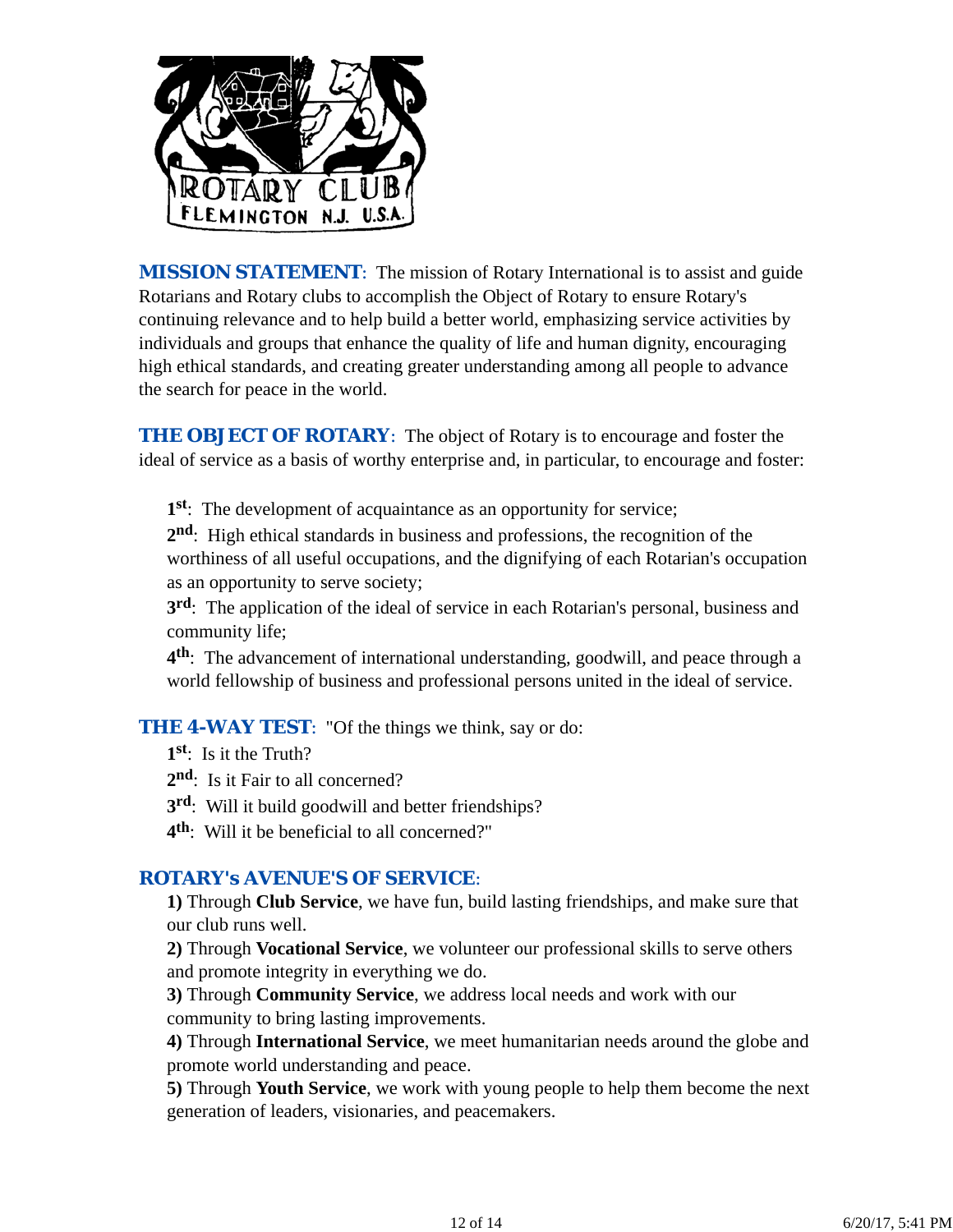## **2016-2017 CLUB MEMBER ROSTER Rotary Club of Flemington, NJ**

Current Number of Members: 41

| <b>Rotarian</b>                   | <b>Member Since</b> | <b>Classification</b>             |
|-----------------------------------|---------------------|-----------------------------------|
| Black, Bruce B.                   | 2007                | <b>Health and Fitness</b>         |
| Bohler, Herbert C. (Herb)         | 1977                | <b>Specialty Advertising</b>      |
| <b>Boynton, Adam</b>              | 2016                | <b>Church / Social Services</b>   |
| Chittenden, Robert L. (Bob)       | 2003                | M.E.F.P. Consulting Engineering   |
| Clark, Arthur L. (Sandy)          | 1987                | Printing                          |
| Davidson, James G. (Jim)          | 2002                | <b>Rubber Products</b>            |
| del Campo, Ann                    | 2016                | <b>Scientist &amp; Farmer</b>     |
| <b>Durland, Dianne</b>            | 2017                | <b>Community Banking</b>          |
| Ferrari, Frederick J. (Fred)      | 1964                | Orthodontia                       |
| Fisher, Charles H. (Charlie)      | 1961                | <b>Funeral Services</b>           |
| Fisher, Thomas H. (Tom)           | 2012                | Property & Casualty Insurance     |
| <b>Fogarty, Kyle M.</b>           | 2017                | <b>Financial Advisor</b>          |
| <b>Goodwin, Michael S.</b>        | 2016                | <b>Youth Development</b>          |
| Harrison, Jeffrey (Jeff)          | 1996                | Psychotherapy                     |
| <b>Hyatt, Frederic D. (Fred)</b>  | 2017                | <b>Retired - Aerospace</b>        |
| Kamnitsis, Christopher P. (Chris) | 2001                | <b>Financial Planning</b>         |
| <b>Kritharis, Nikolaos (Nik)</b>  | 2016                | <b>Dentistry</b>                  |
| Liebross, Ira                     | 1997                | <b>Family Medicine</b>            |
| Loew, Darren                      | 2002                | <b>Orthodontics</b>               |
| Martin, Teresa (Terry)            | 1993                | Solid Waste/Recycling             |
| Mazujian, Harry                   | 2004                | Clergy                            |
| McWilliams, Nancy                 | 1992                | Psychotherapy                     |
| Metz, Kim                         | 2007                | <b>Technical Education</b>        |
| Muller, George D.                 | 1964                | <b>Cut Glass Manufacturing</b>    |
| Newland, Robert D. (Bob)          | 1998                | Insurance                         |
| Ownes, Terry M.                   | 1987                | <b>Floor Covering</b>             |
| Phelan, Christopher J. (Chris)    | 2009                | <b>Chamber Of Commerce</b>        |
| Randolph, R. Wayne                | 1982                | <b>Veterinary Medicine</b>        |
| Ruberto, Johanna S.               | 2016                | <b>High School Administration</b> |
| Schaible, R. Michael (Mick)       | 1998                | <b>Appraisal Services</b>         |
| Skowronek, Kenneth J. (Ken)       | 1994                | <b>Family Law</b>                 |
| Sollner, Richard F. (Dick)        | 1962                | Air Transportation                |
| Stothoff, Richard H. (Dick)       | 1966                | Sanitary Engineering              |
| Vera, Allan S.                    | 2016                | <b>Investment Advisor</b>         |
| Widico, Karen A.                  | 1997                | <b>Public Health Services</b>     |
| Williams, Gwen                    | 1991                | Purchasing/Manufacturing          |